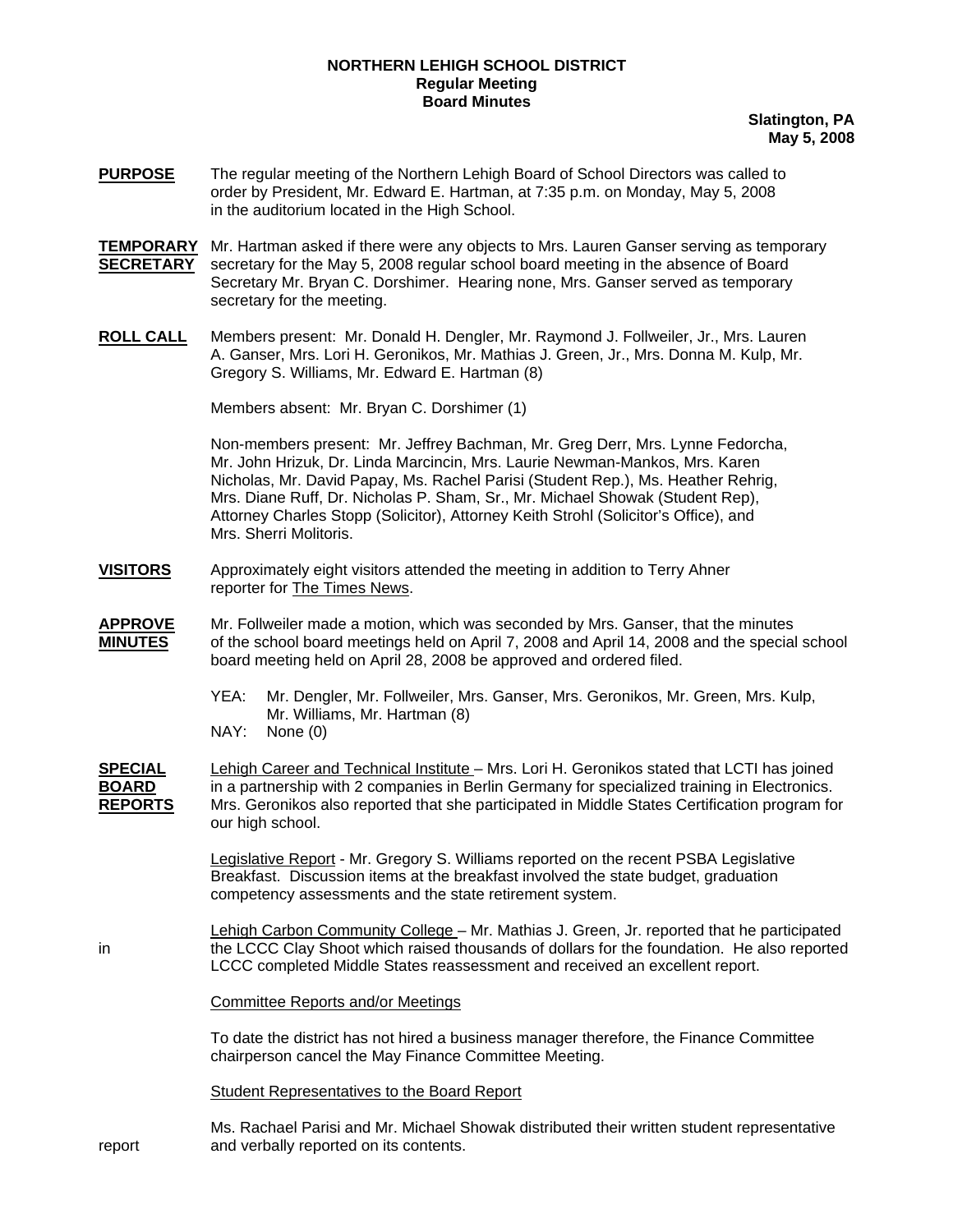| <b>SPECIAL</b><br><b>BOARD</b><br><b>REPORTS</b><br>(cont.) | Solicitor's Report – Attorney Charles Stopp addressed the board briefly on the litigation<br>involving the Land Title Association and collection of delinquent real estate taxes. He will<br>meet with them in executive session immediately following tonight's meeting to discuss this<br>legal issue. |  |  |  |  |
|-------------------------------------------------------------|----------------------------------------------------------------------------------------------------------------------------------------------------------------------------------------------------------------------------------------------------------------------------------------------------------|--|--|--|--|
| Budget.                                                     | Business's Manger's Report - Dr. Nicholas P. Sham, Sr. reported that at all board member<br>seats there is a memo from Mrs. Blank about budget updates and the Proposed Final                                                                                                                            |  |  |  |  |
|                                                             | Superintendent's Report - Dr. Nicholas P. Sham, Sr.                                                                                                                                                                                                                                                      |  |  |  |  |
|                                                             | Dr. Sham recognized teacher & staff appreciation week.                                                                                                                                                                                                                                                   |  |  |  |  |
|                                                             | Dr. Sham read a Proclamation for the 2007-2008 Northern Lehigh High School Boy's<br>Basketball Team.                                                                                                                                                                                                     |  |  |  |  |
| Accept<br>Proclamation                                      | Mrs. Ganser made a motion, which was seconded by Mr. Follweiler, that the Board of<br>Education accepts the Proclamation for the 2007-2008 Northern Lehigh High School Boy's<br>Basketball Team as presented.                                                                                            |  |  |  |  |
|                                                             | YEA:<br>Mr. Dengler, Mr. Follweiler, Mrs. Ganser, Mrs. Geronikos, Mr. Green, Mrs. Kulp,<br>Mr. Williams, Mr. Hartman (8)<br>NAY:<br>None $(0)$                                                                                                                                                           |  |  |  |  |
|                                                             | Coach Oertner addressed the board and introduced the entire 2007-2008 High School<br>Boy's Basketball Team.                                                                                                                                                                                              |  |  |  |  |
|                                                             | Dr. Sham informed the Board that the December 1, 2008 Reorganization and Regular<br>School Board meeting is scheduled on a date that school is closed for the Thanksgiving<br>break.                                                                                                                     |  |  |  |  |
| <b>Board</b><br>Meeting<br>Date Change                      | Mrs. Ganser made a motion, which was seconded by Mrs. Geronikos, that the<br>Reorganization and Regular school board meetings originally scheduled for December<br>1, 2008 be moved to December 2, 2008.                                                                                                 |  |  |  |  |
|                                                             | YEA:<br>Mr. Dengler, Mr. Follweiler, Mrs. Ganser, Mrs. Geronikos, Mr. Green, Mrs. Kulp,<br>Mr. Williams, Mr. Hartman (8)<br>NAY:<br>None $(0)$                                                                                                                                                           |  |  |  |  |
| Executive<br>Session                                        | An executive session was held at 7:00 p.m. in the high school guidance office conference<br>room to discuss personnel issues. The Board will be returning to executive session at the<br>conclusion of tonight's meeting.                                                                                |  |  |  |  |
| <b>PERSONNEL</b>                                            | Mr. Williams made a motion, which was seconded by Mrs. Geronikos, that the Board of<br>Education approves the following personnel items:                                                                                                                                                                 |  |  |  |  |
| Substitute<br>Non-<br>Instructional                         | Approve the following as a substitute aide for the 2007-2008 school year at the approved<br>2007-2008 Supplementary Personnel Salary Schedule substitute rate:                                                                                                                                           |  |  |  |  |
|                                                             | <b>Nicole Evans</b>                                                                                                                                                                                                                                                                                      |  |  |  |  |
| Resignation<br>D. Ondrasik                                  | Accept the resignation of Donna Ondrasik from her position as cafeteria monitor at the high<br>school, effective June 13, 2008.                                                                                                                                                                          |  |  |  |  |
| Co-curricular<br>Volunteers<br>2007-2008                    | <b>Assistant Girl's Soccer Coach</b><br>Stanley Montrom*<br>*Pending TB Testing                                                                                                                                                                                                                          |  |  |  |  |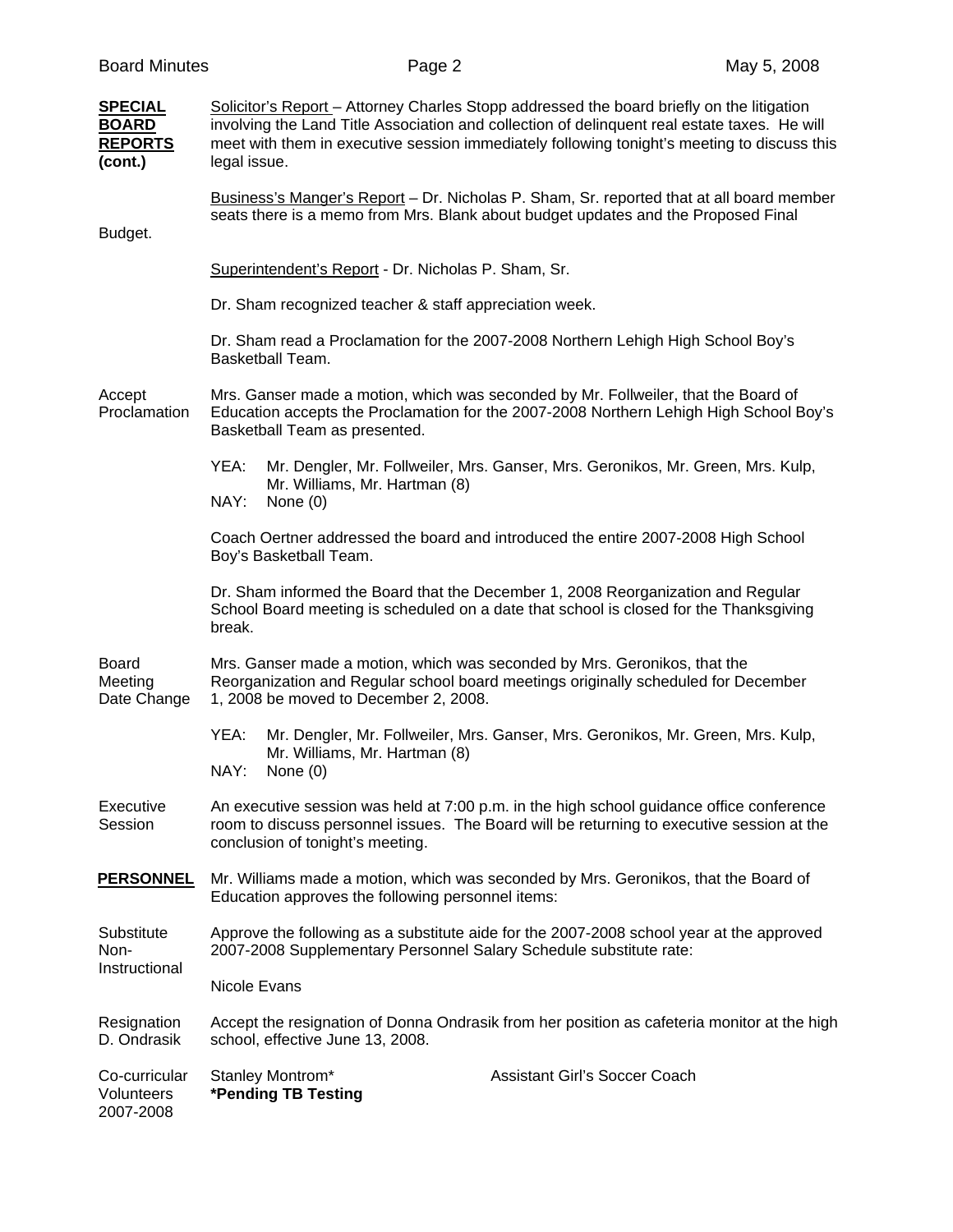## **PERSONNEL**

| <b>PERSONNEL</b><br>(cont.)<br>Salary<br><b>Collective Adjustment</b><br>semester | Acknowledge the following teachers who have completed the requirements per the<br>Bargaining Agreement that would entitle them to a salary increase for the second<br>of the 2007-2008 school year:                                                                                                                                                                                                                                              |                                                                                                                  |                                                                                 |  |  |  |  |
|-----------------------------------------------------------------------------------|--------------------------------------------------------------------------------------------------------------------------------------------------------------------------------------------------------------------------------------------------------------------------------------------------------------------------------------------------------------------------------------------------------------------------------------------------|------------------------------------------------------------------------------------------------------------------|---------------------------------------------------------------------------------|--|--|--|--|
|                                                                                   |                                                                                                                                                                                                                                                                                                                                                                                                                                                  | Jason Reinhard<br>From:<br>To:                                                                                   | Step 11B+24<br>Step 11M                                                         |  |  |  |  |
| Unpaid<br>Leave of<br>and                                                         | Approve the request of Susan DeFrain, Peters Elementary cook's helper, to take an unpaid<br>leave of absence beginning April 23, 2008. She will be using her accumulated sick days<br>upon exhaustion of those days is requesting an unpaid leave for medical reasons. She is                                                                                                                                                                    |                                                                                                                  |                                                                                 |  |  |  |  |
| Absence                                                                           |                                                                                                                                                                                                                                                                                                                                                                                                                                                  |                                                                                                                  |                                                                                 |  |  |  |  |
| S. DeFrain                                                                        | planning to return to work upon release from her doctor.                                                                                                                                                                                                                                                                                                                                                                                         |                                                                                                                  |                                                                                 |  |  |  |  |
| K. Hubbs                                                                          | Approve the request of Kristin Hubbs, Middle School teacher, to take an unpaid leave of<br>absence beginning on or about May 13, 2008. She will be using her accumulated sick days<br>and upon exhaustion of those days is requesting an unpaid leave for medial reasons. She<br>plans to return to work on or about June 16, 2008, pending release from her doctor.                                                                             |                                                                                                                  |                                                                                 |  |  |  |  |
|                                                                                   | YEA:                                                                                                                                                                                                                                                                                                                                                                                                                                             | Mr. Dengler, Mr. Follweiler, Mrs. Ganser, Mrs. Geronikos, Mr. Green, Mrs. Kulp,<br>Mr. Williams, Mr. Hartman (8) |                                                                                 |  |  |  |  |
|                                                                                   | NAY:                                                                                                                                                                                                                                                                                                                                                                                                                                             | None $(0)$                                                                                                       |                                                                                 |  |  |  |  |
| <b>CONFER-</b><br><b>ENCES</b>                                                    | Mr. Green made a motion, which was seconded by Mrs. Geronikos, that the Board of<br>Education approves the following conference item:                                                                                                                                                                                                                                                                                                            |                                                                                                                  |                                                                                 |  |  |  |  |
| \$169.00.<br>additional                                                           | Diane Ruff will be attending the Pennsylvania School Nutrition Association Annual Nutrition<br>Conference from July 19 <sup>th</sup> – 23 <sup>rd</sup> at the Pennsylvania Convention Center in Philadelphia, PA.<br>Registration fee - \$94.00; Pre-Conference Session - \$75.00; Estimated Total Cost -<br>Mrs. Ruff belongs to a food service organization that will be paying for her lodging,<br>\$94.00 registration fee and other costs. |                                                                                                                  |                                                                                 |  |  |  |  |
|                                                                                   | YEA:<br>Mr. Dengler, Mr. Follweiler, Mrs. Ganser, Mrs. Geronikos, Mr. Green, Mrs. Kulp,<br>Mr. Williams, Mr. Hartman (8)<br>NAY:<br>None $(0)$                                                                                                                                                                                                                                                                                                   |                                                                                                                  |                                                                                 |  |  |  |  |
| <u>POLICY</u>                                                                     | Mr. Follweiler made a motion, which was seconded by Mr. Dengler, that the Board of<br>Education approves the following policy item:                                                                                                                                                                                                                                                                                                              |                                                                                                                  |                                                                                 |  |  |  |  |
| <b>Field Trip</b>                                                                 | Anatomy & Biology II - High School - Mutter Museum, Philadelphia, PA - June 3, 2008 -<br>Funded by Student's and School District Budget                                                                                                                                                                                                                                                                                                          |                                                                                                                  |                                                                                 |  |  |  |  |
|                                                                                   | YEA:<br>NAY:                                                                                                                                                                                                                                                                                                                                                                                                                                     | Mr. Williams, Mr. Hartman (8)<br>None $(0)$                                                                      | Mr. Dengler, Mr. Follweiler, Mrs. Ganser, Mrs. Geronikos, Mr. Green, Mrs. Kulp, |  |  |  |  |
| <b>CURRIC-</b><br><b>ULUM AND</b><br><b>INSTRUC-</b><br><b>TION</b>               | Mrs. Geronikos made a motion, which was seconded by Mr. Williams, that the Board of<br>Education approves the following curriculum and instruction item:                                                                                                                                                                                                                                                                                         |                                                                                                                  |                                                                                 |  |  |  |  |
| <b>CLIU Driver</b><br>Education<br>Program                                        | Approve to authorize proper officials to ratify a contractual agreement between the Northern<br>Lehigh School district and the Carbon Lehigh Intermediate Unit #21 to continue the Driver<br>Education Program in our district at a cost of \$2,100.00 effective July 1, 2008 through June                                                                                                                                                       |                                                                                                                  |                                                                                 |  |  |  |  |

YEA: Mr. Dengler, Mr. Follweiler, Mrs. Ganser, Mrs. Geronikos, Mr. Green, Mrs. Kulp,

30, 2009. There is no increase in the cost of the program over last year.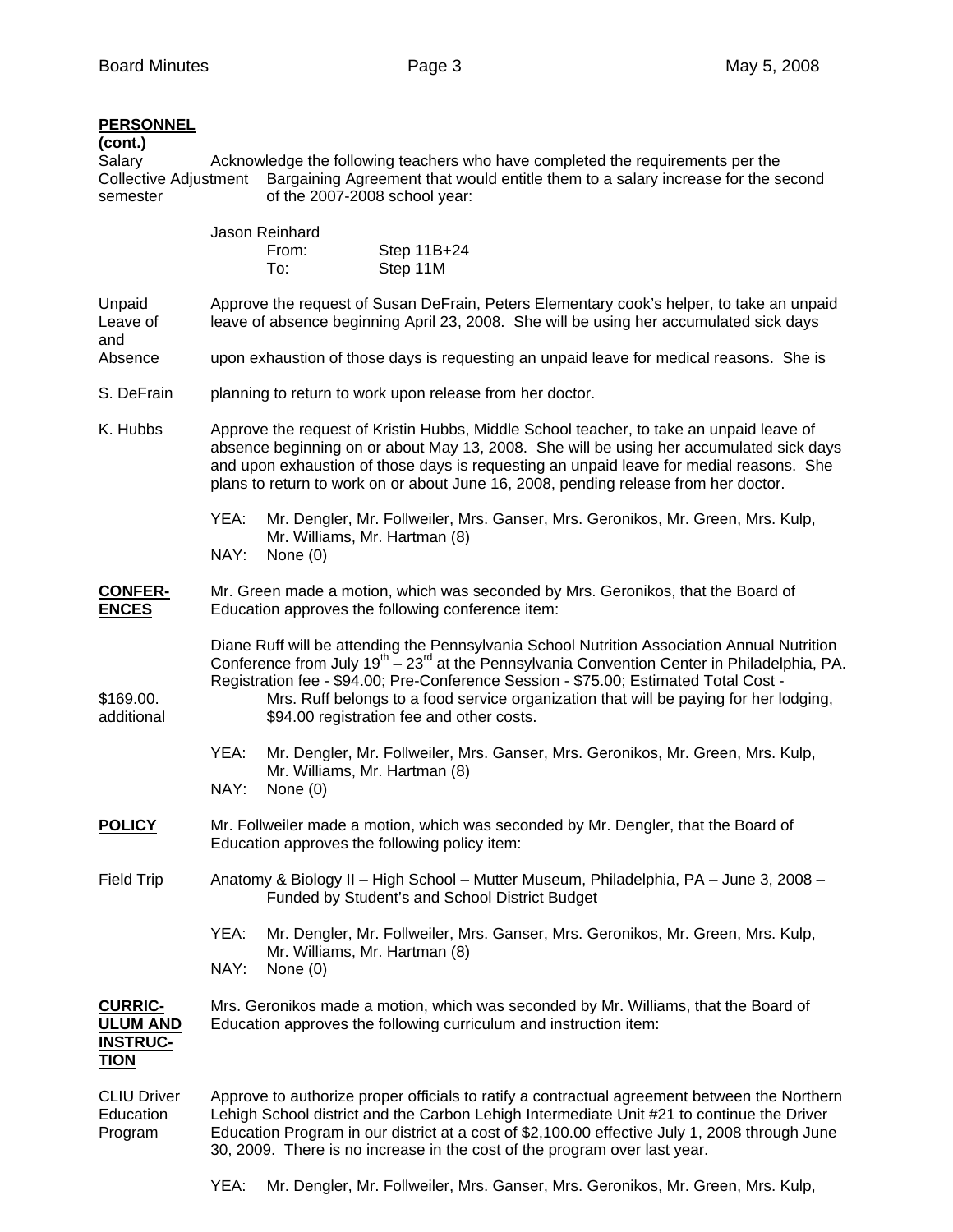| Mr. Williams, Mr. Hartman (8) |
|-------------------------------|
| NAY: None (0)                 |

## **NEW** Mr. Green made a motion, which was seconded by Mrs. Geronikos that the Board of **BUSINESS** Education approves the following new business item:

MOU Approve the Memorandum of Understanding between the Northern Lehigh School District NLSD and and the Northern Lehigh Educational Support Personnel Association. NLESP

- YEA: Mr. Dengler, Mr. Follweiler, Mrs. Ganser, Mrs. Geronikos, Mr. Green, Mrs. Kulp, Mr. Williams, Mr. Hartman (8) NAY: None (0)
- **FINANCIAL** Mr. Dengler made a motion, which was seconded by Mr. Follweiler, that the Board of Education approves the following financial items:
- Cash Mngt Approve the Arthurs Lestrange Cash Management Portfolio for the month of March 2008. Portfolio

Spending Authorize administration to move forward with the spending of the EITC money donated by NLEF EITC the Northern Lehigh Education Foundation for the building of the high school science lab. Money For This money will be used to purchase science equipment for the science department. Science Equip

- YEA: Mr. Dengler, Mr. Follweiler, Mrs. Ganser, Mrs. Geronikos, Mr. Green, Mrs. Kulp, Mr. Williams, Mr. Hartman (8) NAY: None (0)
- **INFOR-** Minutes of the Lehigh Career and Technical Institute Joint Operating Committee Meeting **MATION** held on March 26, 2008 and the LCTI Director's Report for April 2008 were distributed.
- Minutes of the Lehigh Carbon Community College Board of Trustees meeting held on April 3, 2008 was distributed.

 Minutes of the Carbon Lehigh Intermediate Unit 21 Board of Directors meeting held on March 17, 2008 was distributed.

**RECOG-** Ed Ziegler – Slatington Borough stated that the pedestrian bridge is suppose to be completed **NITION OF** in June. **GUESTS**

**ADOPTION** Mr. Follweiler made a motion, which was seconded by Mr. Dengler that the Board of **OF** Education adopts the proposed general fund final budget of the Northern Lehigh School **PROPOSED** District for the 2008-2009 school year in the amount of \$28,929,030. This is an increase of **FINAL** \$2,468,048 or 9.3% over last year's figures.

**BUDGET FOR** The preliminary budget is adopted with a 1.984 mill increase for both Lehigh and Northampton

**2008-2009** Counties.

ROLL CALL:

YEA: Mr. Dengler, Mr. Follweiler, Mrs. Kulp, Mr. Williams, Mrs. Ganser, Mr. Hartman (6) NAY: Mrs. Geronikos, Mr. Green (2)

Motion Carried.

**LEGAL** Mr. Williams made a motion, which was seconded by Mrs. Geronikos that the Board of **NOTICE** Education Authorizes the Secretary to publish a Legal Advertisement notifying every resident or inhabitant within the territorial limits of the school district of Northern Lehigh attaining eighteen (18) years of age, and every resident or inhabitant in said school